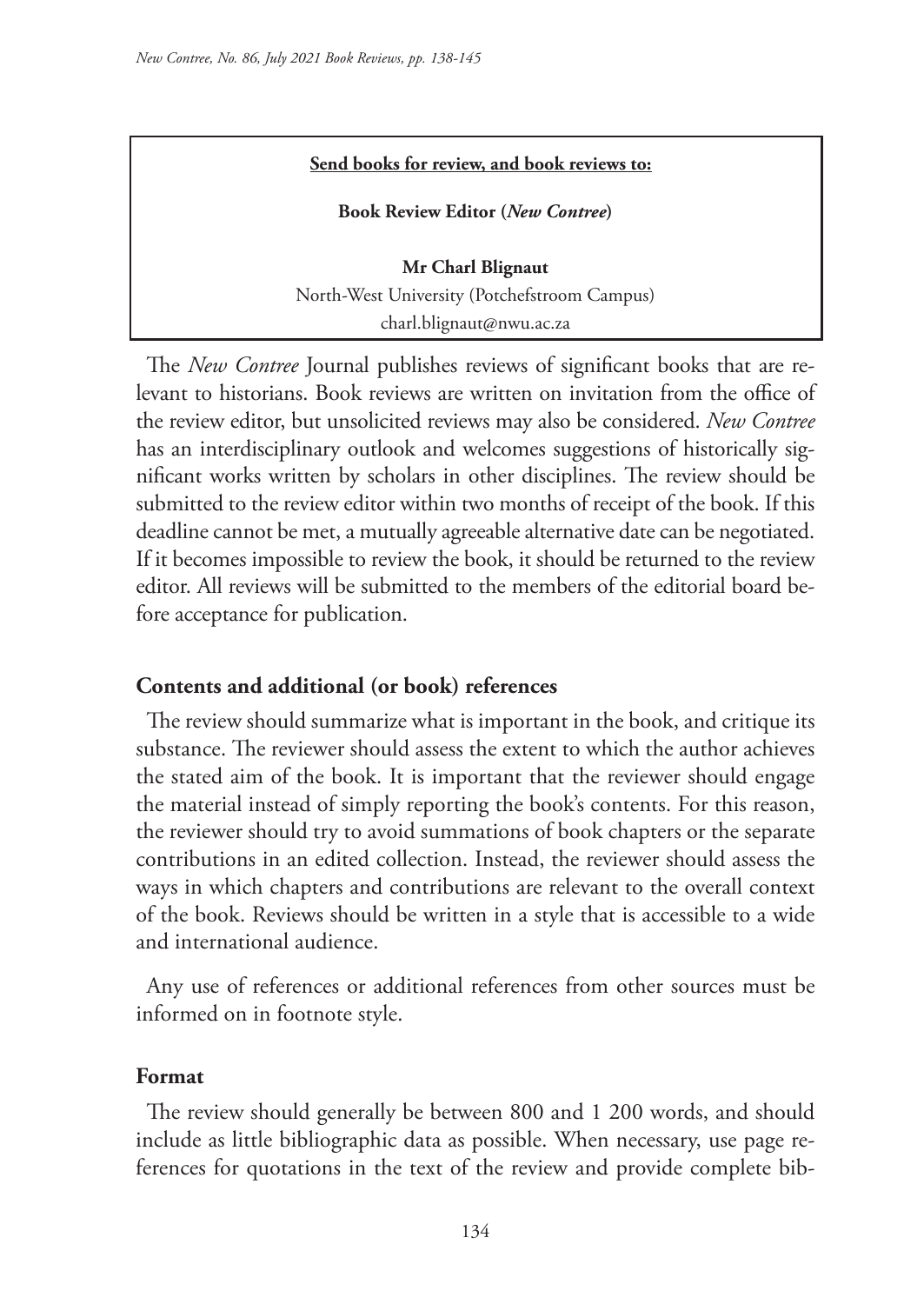liographic details of the source. The review should begin with a heading that includes all the bibliographic data. The elements of the heading should be arranged in the order presented in the following example:

*The early mission in South Africa/Die vroeë sending in Suid-Afrika, 1799-1819*. Pretoria: Protea Book House, 2005, 272 pp., map, chronology, bibl., index. ISBN: 1-9198525-42-8. By Karel Schoeman.

Do not indent the first line of the first paragraph, but indent the first line of all successive paragraphs. Use double spacing for the entire review. Add your name and institutional affiliation at the end of the review. Accuracy of content, grammar, spelling, and citations rests with the reviewer, and we encourage you to check these before submission. Reviews may be transmitted electronically as a Word file attachment to an email to the review editor. If you have additional questions, please contact the Book Review Editors.

*Hitler's spies: Secret agents and the intelligence war in South Africa*

# **(Jeppestown, Jonathan Ball Publishers, 2021, 271pp. ISBN 978-1- 77619-020-1)**

## **Evert Kleynhans**

Anna La Grange *Ditsong: Museums of South Africa* AnnaL@ditsong.org.za

The Ossewabrandwag (OB), a cultural organisation that was born out of the 1938 Great Trek centenary celebrations, and spearheaded the anti-war efforts within Afrikanerdom during the Second World War, is gaining popularity within the historical and broader academic community. The last fifteen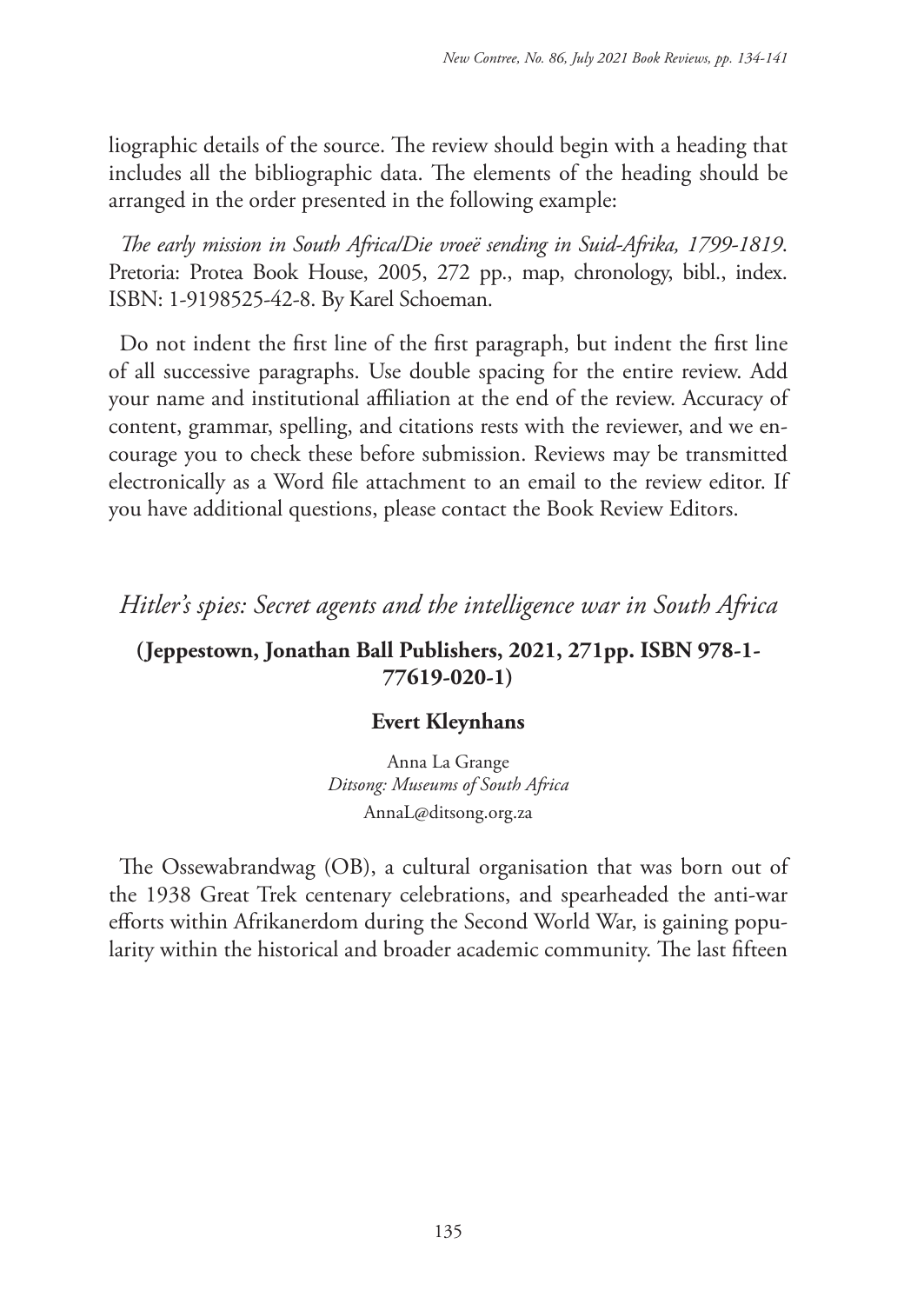years especially have seen a growing interest in the  $\mathrm{OB},^{\scriptscriptstyle 1}$  and  $2021$  alone sees two major titles dealing with the organisation published: Albert Blake's longawaited biography of Johannes Frederick Janse van Rensburg, commonly known as Hans van Rensburg (the leader of the OB), is expected to be released in August; and Evert Kleynhans's *Hitler's Spies: Secret Agents and the Intelligence War in South Africa* was released in April. It seems that Jonathan Ball Publishers has certainly picked up on this growing interest in the OB as they are the publishing house for both Blake and Kleynhans's publications.

One aspect of the OB that has been neglected in the historiography is the role that the organisation played in the German intelligence networks that operated in southern Africa during the Second World War. Kleynhans himself states that he set out to write an "unrivalled account" of this aspect of South Africa's past with *Hitler's Spies.* Kleynhans excels in achieving this goal.

In *Hitler's Spies* Kleynhans investigates a number of facets of the broader intelligence war in southern Africa. Firstly, he explores how the Axis intelligence network functioned in southern Africa during the war including the contact between Germany and prominent South African figures like Daniel Francois Malan, Robey Leibbrandt and Hans van Rensburg. Secondly, Kleynhans examines some of the communication operations that formed part of the intelligence war in southern Africa (including the Rooseboom operation and the infamous Felix operation) as well as how the OB attempted and ultimately succeeded in establishing direct contact with Germany. Thirdly, he investigates the counterintelligence efforts that was launched by British and Union forces during the war. Lastly, and arguably the most intriguing facet researched in his book, is the efforts to collect evidence against various promi-

Some examples include C Marx, *Oxwagon Sentinel: Radical Afrikaner nationalism and the history of the Ossewa-Brandwag* (Pretoria, UNISA Press, 2008); C Blignaut, "Volksmoeders in die kollig: 'n Histories-teoretiese verkenning van die rol van vroue in die Ossewa–Brandwag, 1938 tot 1954" (MA, North-West University, 2012); AM Fokkens, "Afrikaner unrest within South Africa during the Second World War and the measures taken to suppress it", *Journal for Contemporary History,* 37(2), 2012, pp. 123-142; FL Monama, "The Second World War and South African society, 1939-1945", T Potgieter & I Liebenberg, *Reflections on war: Preparedness and consequences* (Stellenbosch, SUN Press, 2012); K Shear, "Tested loyalties: Police and politics in South Africa, 1939-63", *The Journal of African History*, 53(2), 2012, pp. 173-193; A Blake, *Wit terroriste: Afrikaner-saboteurs in die Ossewabrandwagjare* (Kaapstad, Tafelberg, 2018); FL Monama, "Civil defence and protective services in South Africa during World War Two, 1939-1945", *Historia,* 64(2), 2019, pp. 82-108; A La Grange, "Die impak van die Unie van Suid-Afrika se noodregulasies op die Ossewa-Brandwag teen die agtergrond van Suid-Afrika se deelname aan die Tweede Wêreldoorlog, 1939-1948" (MA, North-West University, 2020); AL Landman, "From Volksmoeder to Igqira: Towards an intellectual biography of Dr Vera Bührmann (1910-1998)" (MA, University of the Western Cape, 2020); C McRae, "'If you had been a man you would have gone a very long way…': The public and private politics of Emeline du Toit, 1898–c. 1948" (MA, Stellenbosch University, 2020).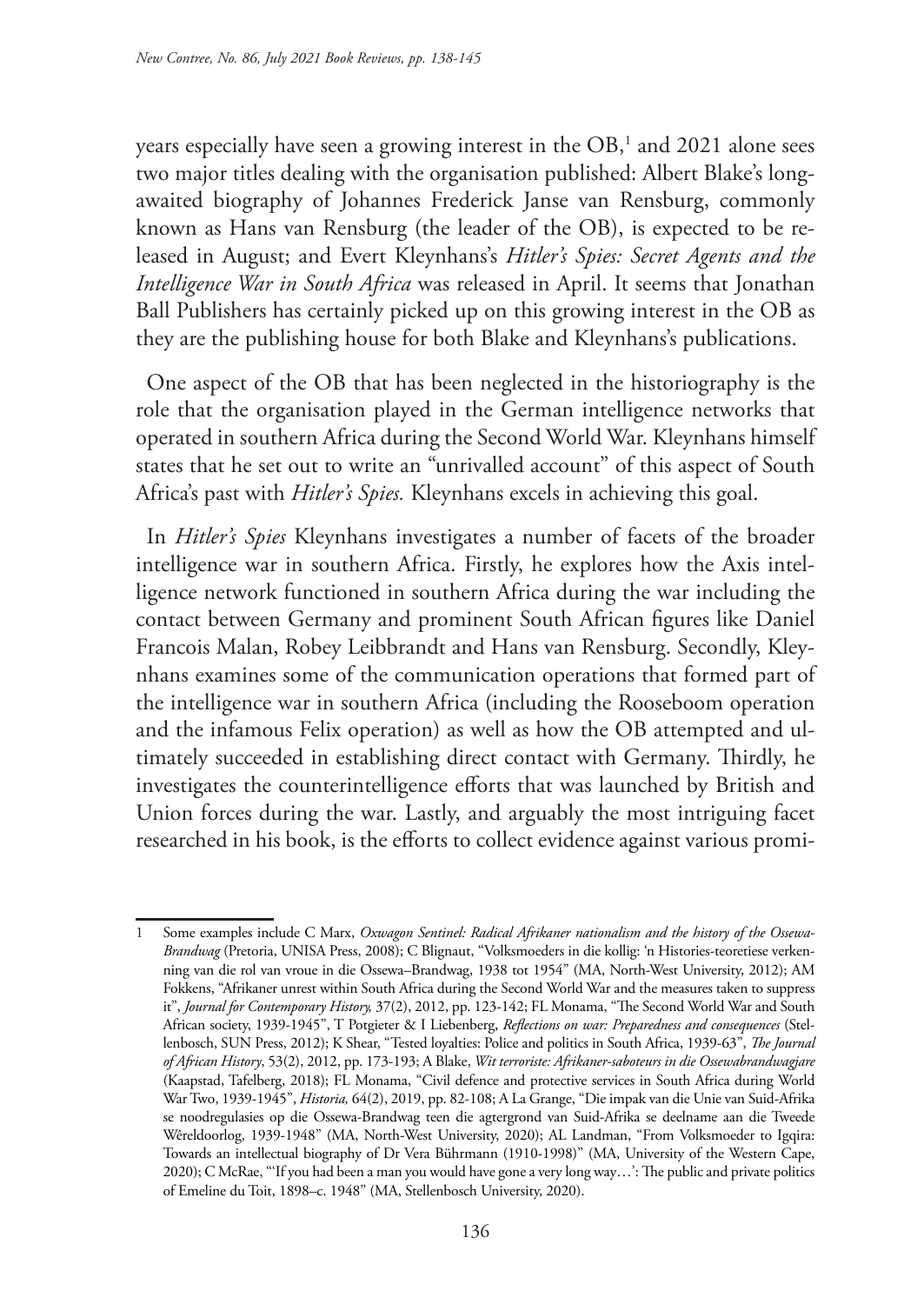nent OB members, but especially Van Rensburg, in order to prosecute them for high treason.

Most interestingly to anyone who follows the growing number of works on the OB will be Kleynhans's analysis of the "post-war hunt" for evidence to prosecute Van Rensburg and other OB members for high treason. Two burning questions have long been left unanswered in the history of the OB. Firstly, why was Van Rensburg never interned during the war? And secondly, why was Van Rensburg never prosecuted for high treason after the war? Although the first question still remains open for debate, Kleynhans has shed some light on the second.

Kleynhans's dedication to patiently work through various documents held in the OB Archive, the South African National Archives, the Department of Defence Archives, the Archive for Contemporary Affairs, as well as the MI5 files in the United Kingdom's National Archive, ultimately led to a publication that will have a lasting impact within the military history community. Not only is the publication properly researched by mainly using primary sources, but Kleynhans has also contributed to a very welcome and well-timed trend in military history that is moving away from the traditional "drum and trumpet" writing style. *Hitler's Spies* joins a growing body of work that is reconsidering South Africa's military history by using new perspectives.<sup>2</sup>

Kleynhans not only addresses a gap in the historiography but also identifies one by rightfully arguing that the South African home front (especially the naval activities) during the Second World War has been left understudied by both amateur and professional historians. Moreover, intelligence history is renowned to be a daunting task for any historian. How do you go about finding documents relating to events that are supposed to have no paper trail? As such, the military intelligence and counterintelligence aspects of the South African war effort (especially how they impacted the naval war in the region) have received almost no attention at all. Kleynhans successfully addresses this gap by studying the role of the OB within the broader intelligence war on the South African home front. Additionally, *Hitler's Spies* will hopefully ignite in-

<sup>2</sup> For some examples, see FL Monama, "Wartime propaganda in the Union of South Africa, 1939-1945" (PhD, Stellenbosch University, 2014); I van der Waag, *A military history of modern South Africa* (Jeppestown, Jonathan Ball Publishers, 2015); K Horn, *In enemy hands: South Africa's POWs in World War II* (Jeppestown, Jonathan Ball Publishers, 2015); A Blake, *Wit terroriste: Afrikaner-saboteurs in die Ossewabrandwagjare* (Kaapstad, Tafelberg, 2018); D Pretorius, "Sluit nou aan! South African Union Defence Force recruitment posters from the Second World War", *South African Historical Journal,* 71(1), 2019, pp. 41-69 and R Steyn, *Seven votes: How WWII changed South Africa forever* (Jeppestown, Jonathan Ball Publishers, 2020).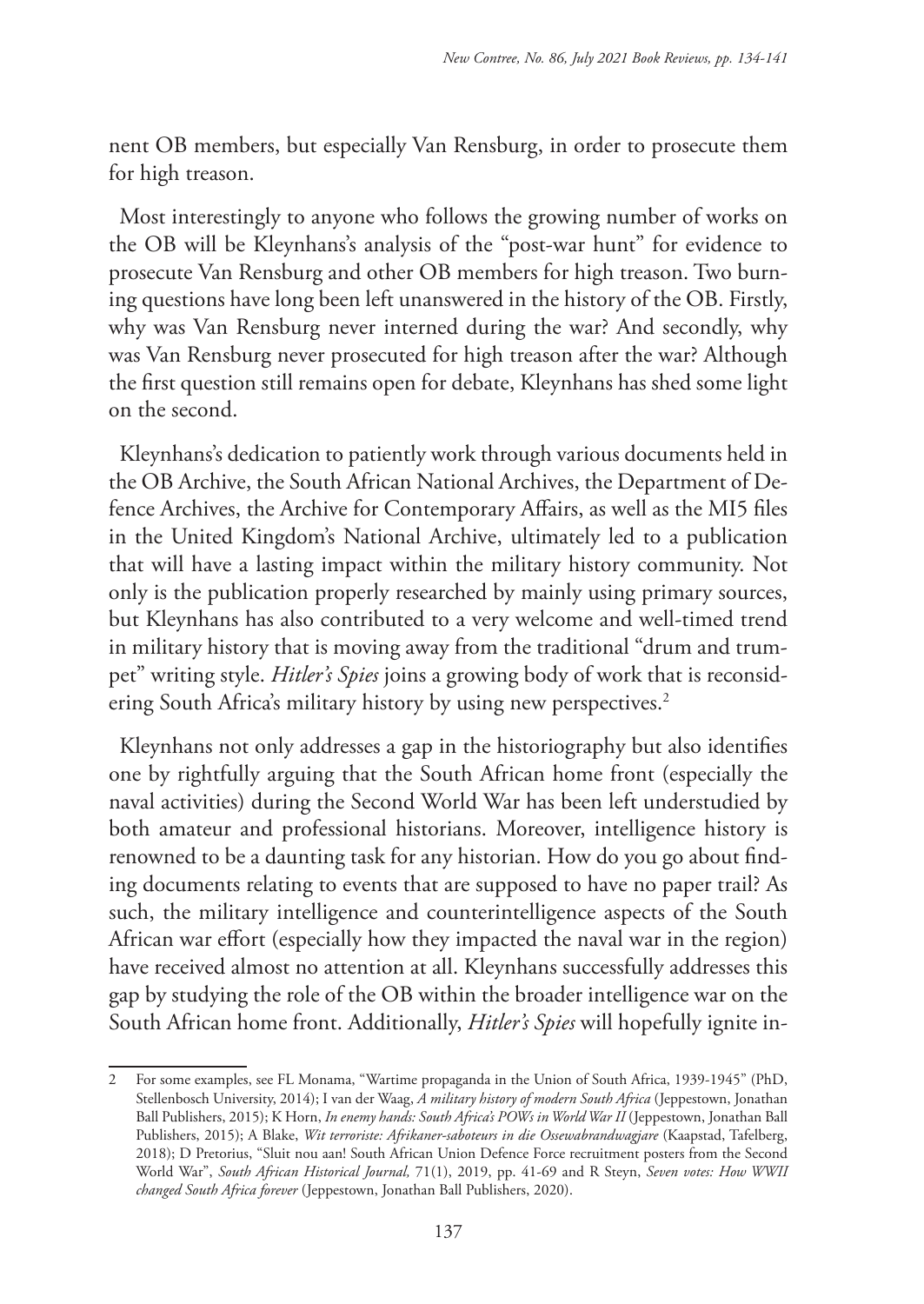terest amongst historians to pay some much-deserved attention to the South African home front during the Second World War.

All in all, *Hitler's spies: Secret agents and the intelligence war in South Africa* is not only a captivating read for the general public but it is also an important contribution to the historiography of the OB and the South African home front during the war. Kleynhans offers an exciting glimpse into the southern African intelligence war and simultaneously addresses a mammoth gap in the historiography of the OB. The book comes highly recommended for anyone interested in reading a fresh perspective of the South African home front during the war, as well as anyone interested in the OB as an organisation. What *Hitler's spies* is especially successful in is conveying a professional, academic version of military events in an understandable and enjoyable way without utilising the outdated "drum and trumpet" approach.

# *Die ossewa en sy spore* ["The Oxwagon and its tracks" – Book review in English]

### **(Pretoria, Imprimatur, 2020, 372 pp. ISBN: 978-0-620-89142-4)**

### **Erik Holm**

Johan Wolfaardt *President Pretorius Museum* jw926838@gmail.com

Prof. Erik Holm is known for his work with the restoration and preservation of all wood-spoke carriages. He founded the "Houtspeek Klub", as well as published the newspaper for it. His interest in carriages rekindled interest in it, and collections of carriages began to emerge, as well as wagons pulled by a team of oxen. Thus, Holm revived the wagon culture, thus ensuring its survival for the foreseeable future.

The "Houtspeek" newspapers were useful references regarding dimensions, detail, construction, as well as other finer details about wagons and other carriages. The "Houtspeek" currently exists as a Facebook page where enthusiasts exchange information. The corpus of work that Holm had gathered around the ox wagon, not only in writing but also in repairs, saved many carriages,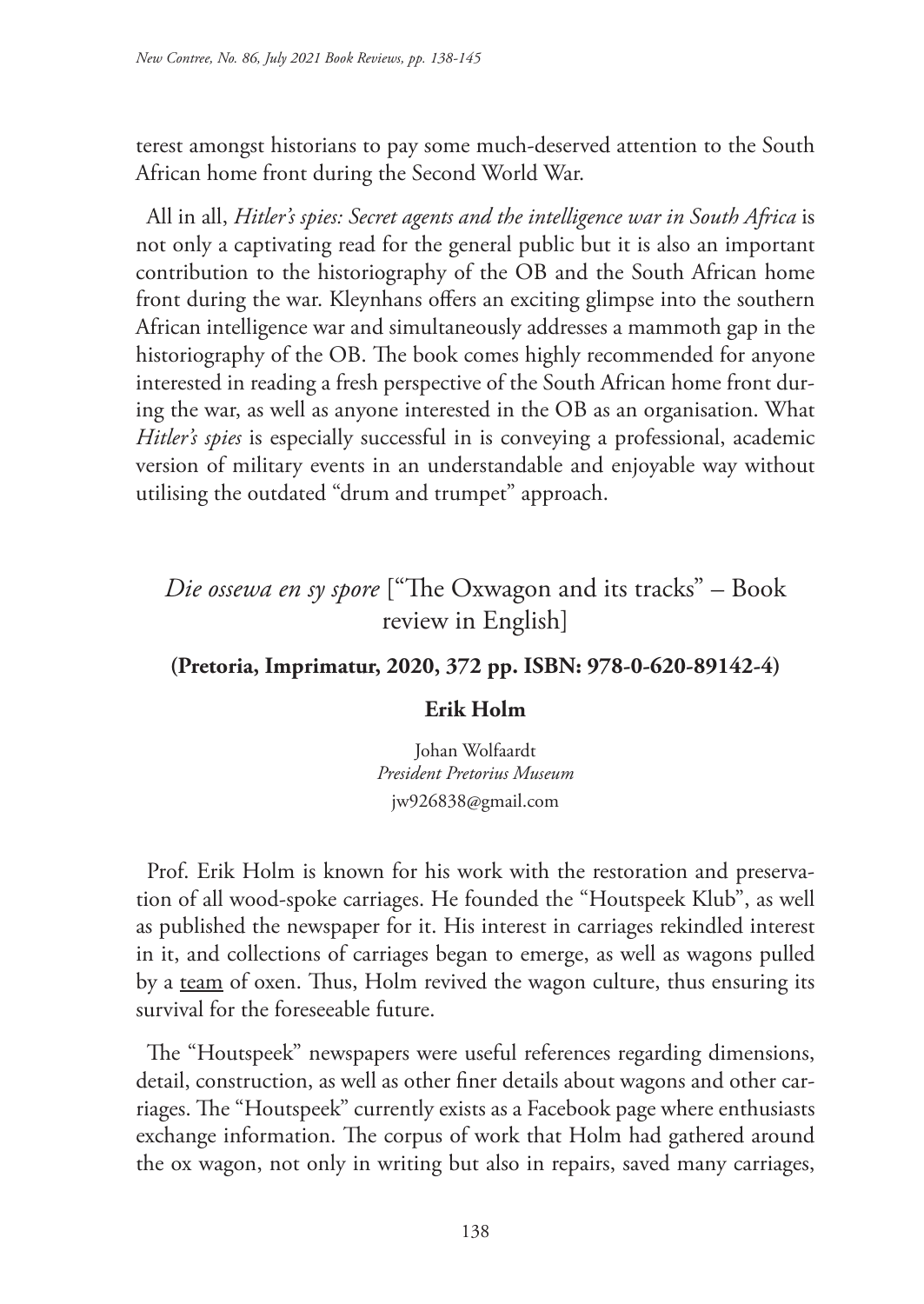and for that, he must surely get the credit. He saved valuable cultural-historical treasures.

His research was finally recorded in 2020 with the publication of *Die ossewa en sy spore*. The book begins with a brief introduction to the types of wagons as well as the evolution from the jaw wagon to the goat wagon, accompanied by photos of different variants and scale plans. The first chapter discusses in depth the parts, differences as well as tent constructions of wagons. The traction equipment is also discussed in reasonable detail.

The next chapter discusses the wagon making industry. This chapter is an excellent technical summary of the actual construction methods of wagons. The types of wood and their uses are particularly good, as well as the list of manufacturers of iron axles. The big wagon makers such as Merryweather et al. are well treated and are followed by a helpful list of wagon makers who have worked in towns. However, this list could have been much better and more comprehensive after consulting contemporary newspapers, magistrate documents and tax registers (which are freely available in our archives). The ZAR magistrate's records, in particular, like to indicate residents' trades, and some of these names do not appear on the list. The book's list is a good starting point but can be supplemented.

One aspect that has not been discussed in-depth here is the construction of wagon canvas as well as the types of materials used and how they were made waterproof. The section on painting only touches on the available paint technology, but not on their compositions. For the restaurateur, this would have been helpful information. The photos of the painting are slightly small. Fullpage templates of the types of patterns and painting would have been better. For this chapter, the research into existing painted objects would also have helped to create a complete picture of the type of folk art.

The treatment of the wagon in the formation as well as in the use of South African historical events is thorough, although some of the illustrations here are slightly small or of poor quality. The use of wagons in the South African War (1899-1902) with approximate quantities is useful and opens up a new aspect on the subject. Of utmost importance is the section on the wagons and their expenses, as well as the section on the wagon licenses. However, it is sad that the photos of the wagon licenses are so small and unclear.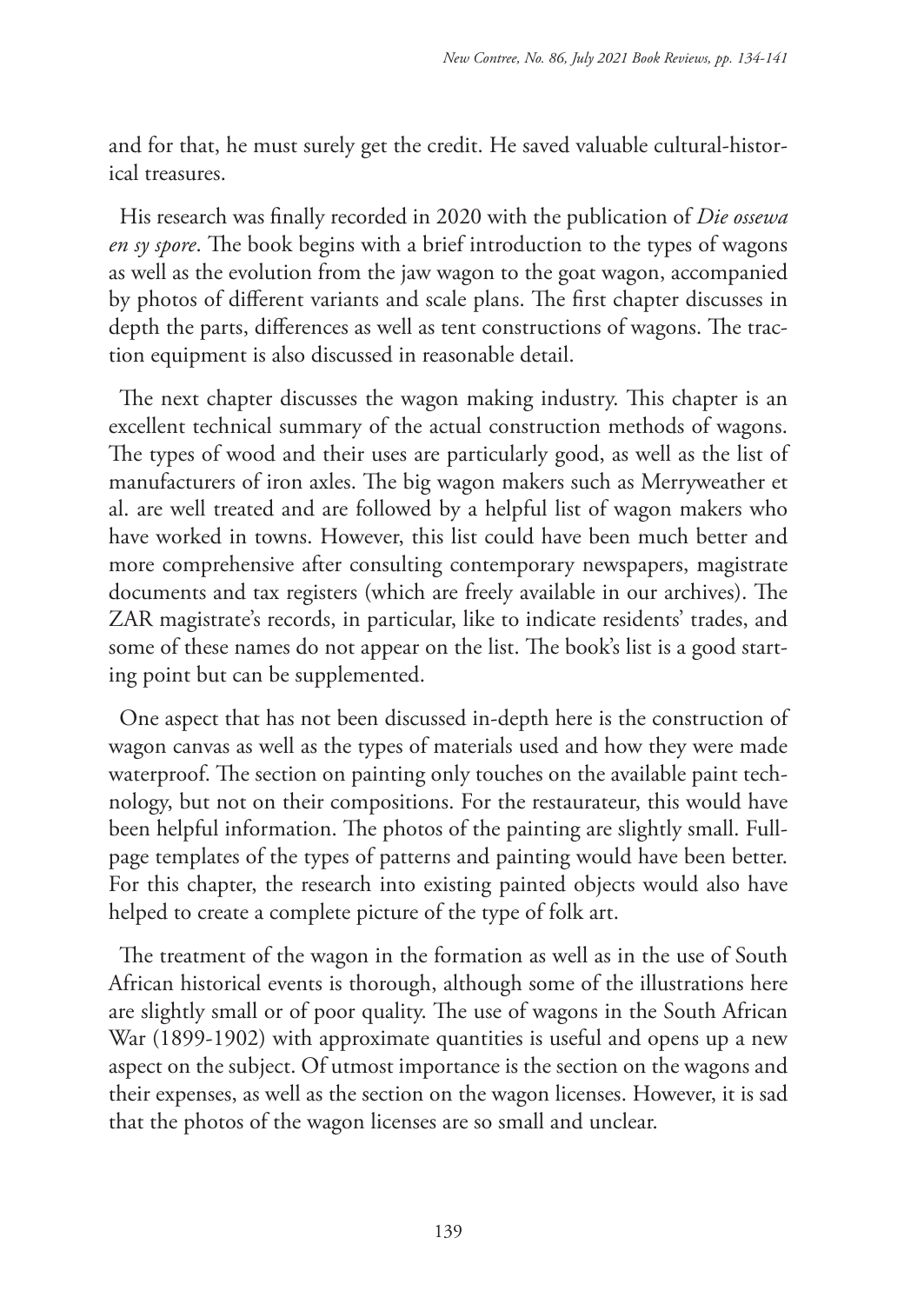The use of oxen and other animals for traction is treated well and concisely. The cultural legacy of wagons, whether linguistic or elsewhere, is a handy cultural-historical reference. The explanation of the linguistic use of the chariot in proverbs is, in my opinion, one of the most complete here. The wagon's influence on poetry, music, and other literature is well discussed through this concise study, opening new research possibilities.

The next chapter on the ox-cart as a symbol begins with the words "Canonization as an Afrikaner symbol", words that slightly simplify the ox wagon's symbolism and more profound meaning for the Afrikaner. The souvenirs of the 1938 Great Trek anniversary could also be discussed further thanks to contemporary sources and the influence it even had on architecture. The 1938 Great Trek anniversary itself and the wagons used and built for it are covered concisely. The 1949 and 1988 Great Trek anniversaries are treated very briefly, and the wagons used and made for the events and the logistics, planning and the specific political currents around them (1988, for example, had two parallel anniversaries) are not touched on at all.

The ox-wagon monuments and the wagon in the use of monuments could also have received more attention in the book. The wagon's use in heraldry, stamps, and other objects is useful. Still, it would have fitted better in an extensive chapter explaining the use of anniversaries and manufacture of souvenirs and the influence the ox-wagon had on them.

The treatment of wagons in art, whether European or indigenous, is slightly on the thin side. Here a section on WH Coetser would have been appropriate as well as on other artists' works. The chapter could have provided a detailed discussion on this.

The discussion of model wagons, toys, and children's literature is a beautiful addition to the corpus of cultural-historical information. Of course, the construction of model wagons and their history is of utmost importance. However, the children's literature section would have been better suited to the previous chapter, where the language and literary uses of the wagon are discussed.

The list of existing wagons and collections is a valuable piece of work. The catalogue of existing jawbone wagons is a wonderful resource, yet certain replica wagons are classified among the originals. This is sure to cause great headaches for future historians and researchers. The existing catalogue of goat